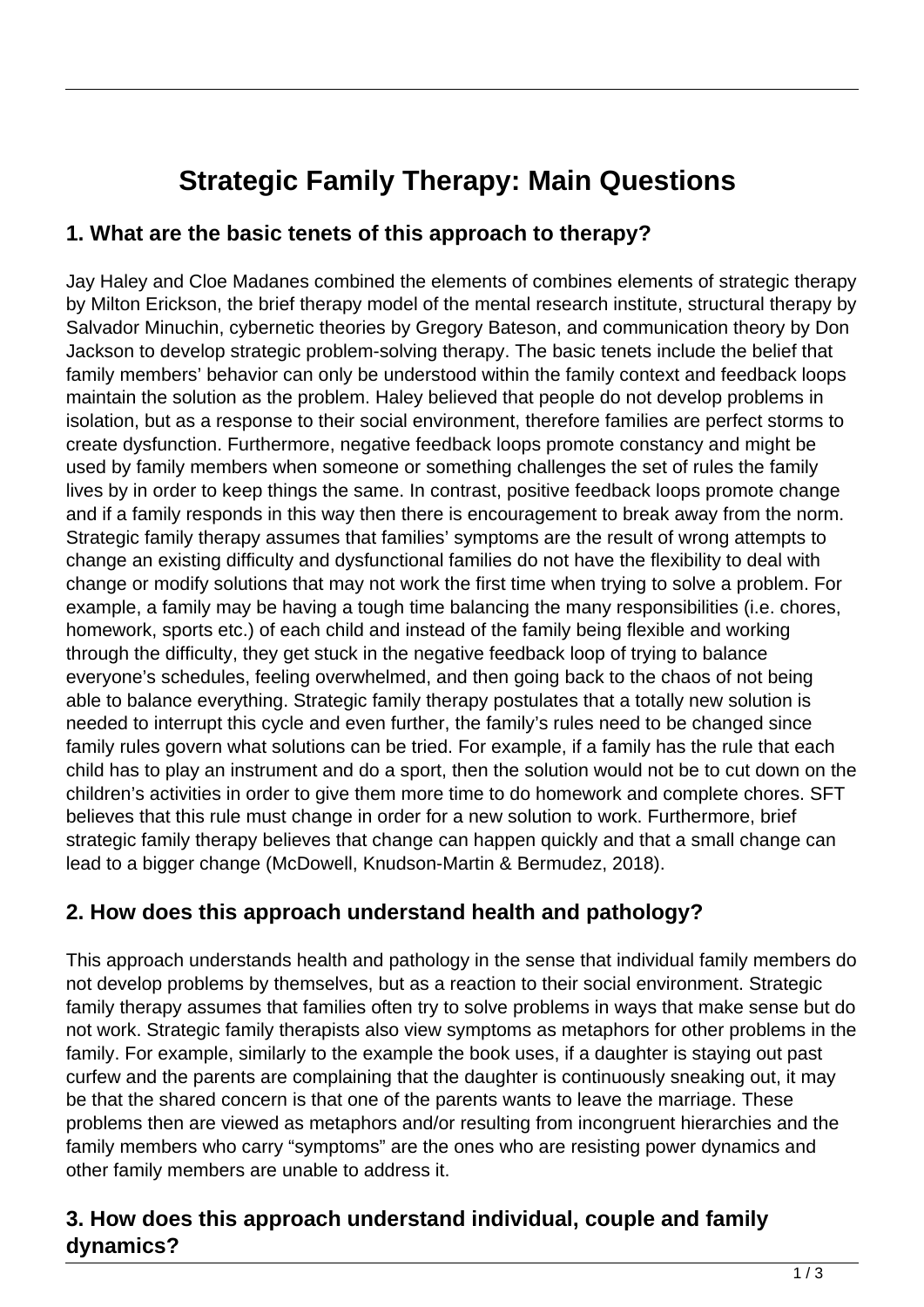Similar to the above response, this approach understands different dynamics that each action is also a reaction, and it affects and is affected by all surrounding actions. Furthermore, problems are only defined by those who are involved and believe them to be problems; for example, a child might believe his parents are too strict, and therefore the child creates the problem when in reality, the child needs to accept the authority. Or on the contrary, the parent is too strict but does not think so and creates the problem. Each time a family member acts, they are reacting to someone else's action and the cycle continues.

# **4. What are the core therapy techniques?**

The core therapy techniques include developing solutions in order to help the family solve the problem and the solutions will be specific to how the family dynamic works. The therapist will study how the family behaves and try to change through second order change. Second order change is developing new solutions to the problem so that the new solution becomes homeostasis for the family and will become permanent. For example, if a daughter is acting out and the solution is just to yell louder and more often at her, the therapist will try to point this out and then come up with a new solution that will change the yelling behavior and maintain that. The therapist is viewed as "an agent of change." Strategic family therapists hope for the family to get to third order change which is when the family shifts in how they see the world, allowing them to consider more possibilities for how to understand and negotiate their relationships (McDowell, Knudson-Martin & Bermudez, 2018). Again, this type of therapy believes that change will happen quickly, and the solution will satisfy all members of the family.

## **5. How does this theory compare and contrast with the other theories you read this semester?**

This theory is very similar to structural family therapy in the sense that it looks as the family as a whole instead of one person in the family that is "the problem." Also, many parts of the theory incorporate the work of Salvador Minuchin including emphasizing solution-focused approaches rather than psychoanalysis or other types of intrapsychic exploration. It is also similar in the sense that the therapist takes an active role in the therapy and does not sit back and just watch the family interact. However, unlike Bowen or Minuchin SFT does not utilize a genogram or structural maps to point out dysfunctional interactions or relationships.

## **6. What is the interface between this theory and gender, class, race, sexual orientation, religion/spirituality, and culture? What are your thoughts about the lack of this interface with the theory?**

It is important for structural family therapists to take into account how different cultures solve problems. For example, as the book mentions, European Americans and the US value individuality and independence and families may solve problems differently than a culture that values collectivism. Strategic family therapists may also view resistance in a family as resistance to much larger power imbalances in society. For example, a man who is having panic attacks because his workplace is stressful may also be resisting larger issues of class privilege in society. This is why third order change is so important because it helps the family discover that there are other potential solutions than just the ones, they are stuck in considering their culture.